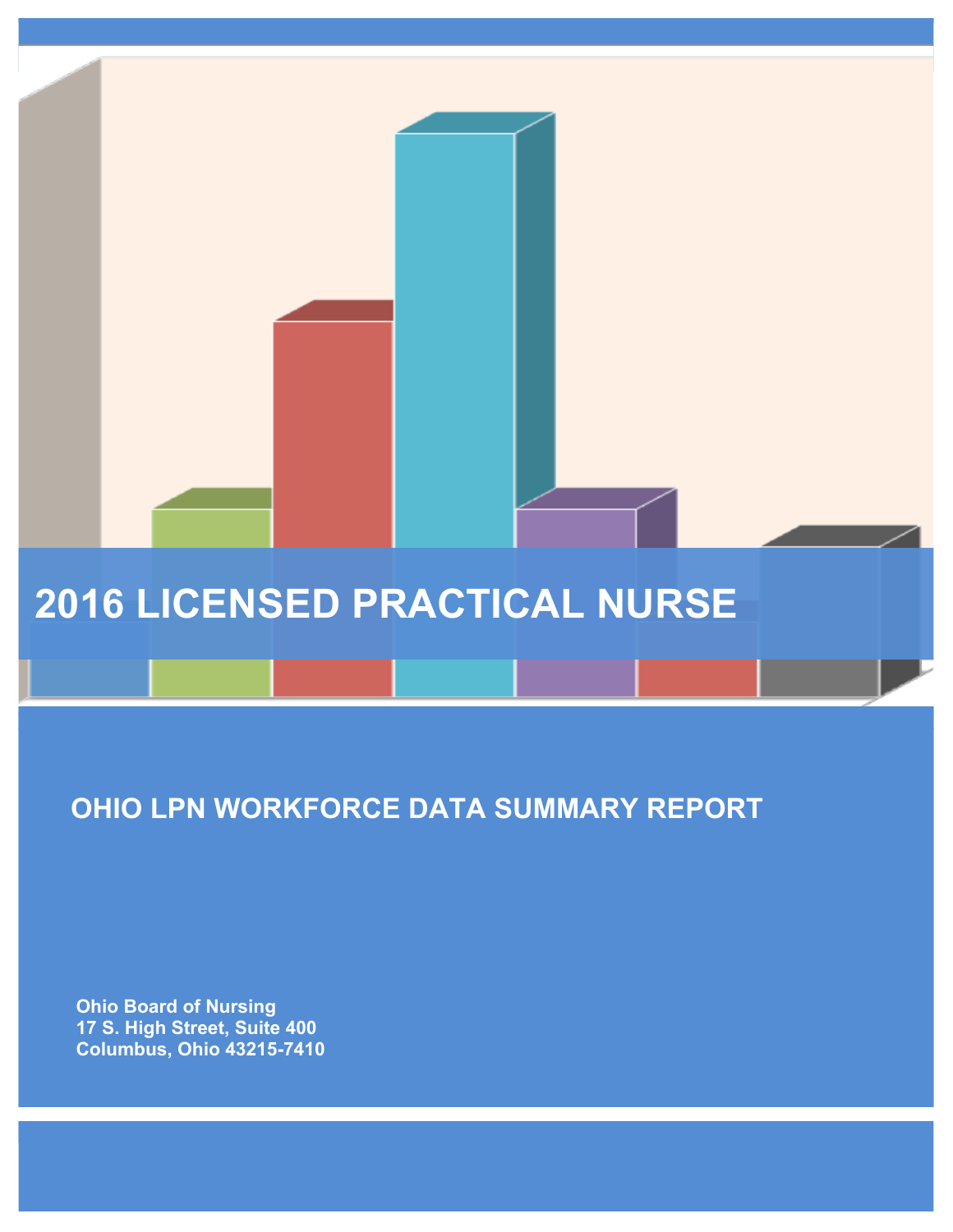# **TABLE OF CONTENTS**

|                                                 | $\mathbf{2}$            |
|-------------------------------------------------|-------------------------|
|                                                 | $\overline{\mathbf{3}}$ |
|                                                 | 3                       |
|                                                 | 4                       |
|                                                 | 4                       |
|                                                 | 5                       |
|                                                 | 6                       |
|                                                 | 6                       |
|                                                 | $\overline{7}$          |
|                                                 | $\overline{7}$          |
|                                                 | $\overline{7}$          |
|                                                 | 8                       |
| Reasons for Not Obtaining RN Licensure          | 8                       |
|                                                 | 9                       |
| Employment & Licensure Breakdown                | 9                       |
| Changed Employer in the Last Year               | 9                       |
|                                                 | 10                      |
| Reasons for Unemployment                        | 10                      |
|                                                 | 11                      |
| Concurrent Paid Nursing Positions               | 11                      |
|                                                 | 11                      |
|                                                 | 11                      |
| Practice Setting, Position Title, Practice Area | 12                      |
|                                                 | 12                      |
|                                                 | 13                      |
|                                                 | 14                      |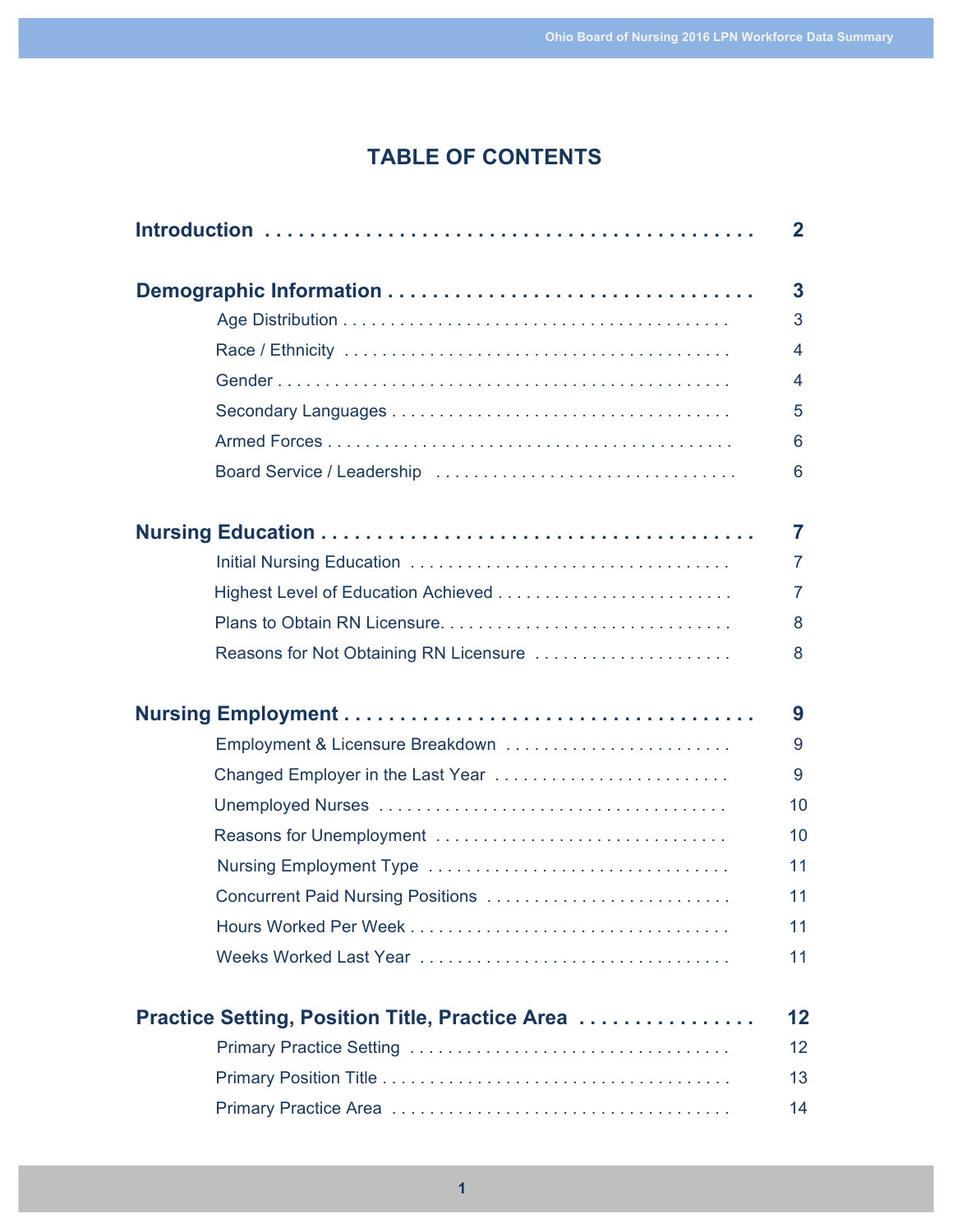# **2016 LICENSED PRACTICAL NURSE OHIO WORKFORCE DATA SUMMARY REPORT**

#### **Introduction**

The mission of the Ohio Board of Nursing is to actively safeguard the health of the public through the effective regulation of nursing care. The Board's top priorities are to efficiently license the nursing workforce and remove dangerous practitioners from practice in a timely manner to protect Ohio patients.

#### **Background**

The Institute of Medicine (IOM) report, "The Future of Nursing: Leading Change, Advancing Health," identifies data collection as a vital component for health care planning and policymaking. Governor Kasich and the Ohio legislature have established growing Ohio's workforce as a priority.

The 2016 renewal cycle was the second data collection period for licensed practical nurses (LPNs). The Board is pleased to continue to work with stakeholders including the Ohio Department of Health, the Health Policy Institute of Ohio, the Ohio Action Coalition consisting of nursing educators, administrators, and practitioners, and the Ohio Action Coalition's Data/Research Work Group.

The data questions are based on the nursing Minimum Data Set (Colleagues in Caring Project), core data questions developed by the HRSA National Center for Health Workforce Analysis, and the joint survey conducted by the National Forum of State Nursing Workforce Centers and the National Council of State Boards of Nursing (NCSBN).

#### **Data Collection and Reporting**

This report provides a general summary of the LPN data collected by the Ohio Board of Nursing during the 2016 LPN renewal period.

- \* LPN workforce data collected from July 1, 2016 to October 31, 2016
- $\div$  48,538 LPNs renewed and completed the workforce questions

The Board is pleased to provide this report and make the raw data available to all interested parties to assist with the workforce planning initiatives of government and private industry.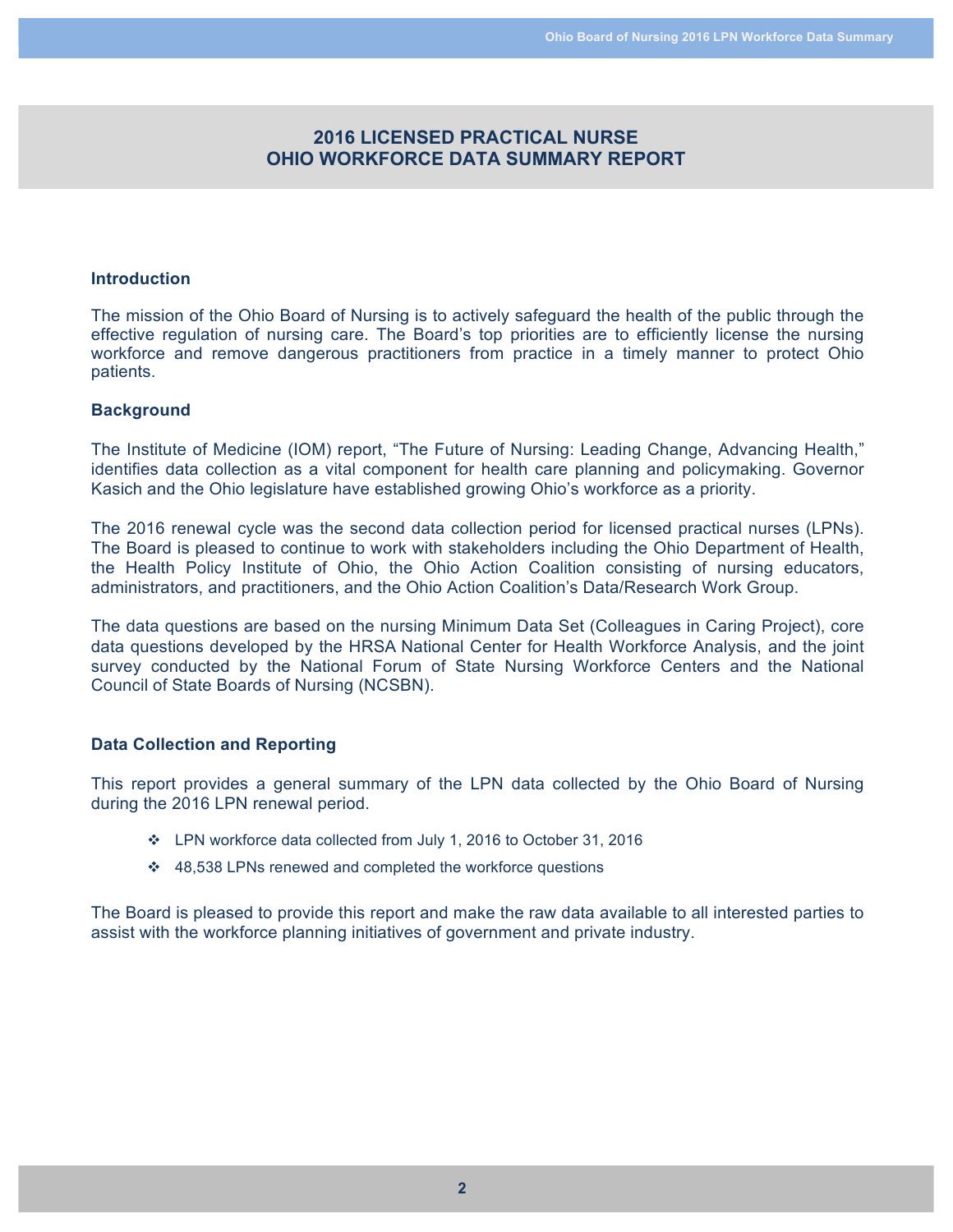# **DEMOGRAPHIC INFORMATION**

# **AGE DISTRIBUTION OF ACTIVE LPNS**



- $\geq 72\%$  (35,159) of LPNs with an active license are between the ages of 18 and 55 years
	- 88% (30,876) of these LPNs identified that they are currently employed in nursing
- $\geq$  28% (13,379) of LPNs with an active license are over age 55
	- § 69% (9,238) of these LPNs identified that they are currently employed in nursing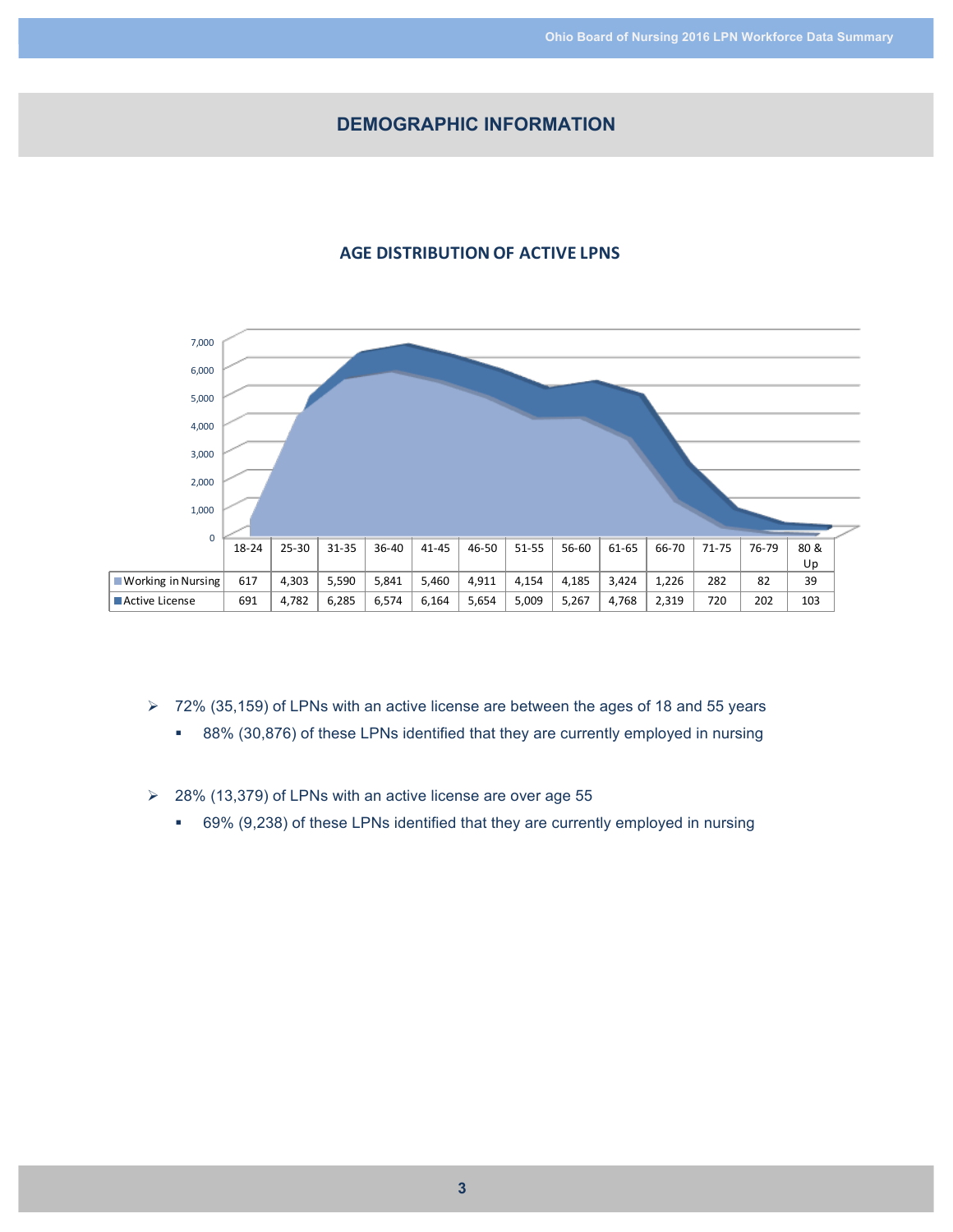

- Ø 79.72% reported their race/ethnicity as White/Caucasian; the next highest percentage was 16.23% who reported their race/ethnicity as African American/Black
- **▷** 93% (45,137) are female; 7% (3,401) are male

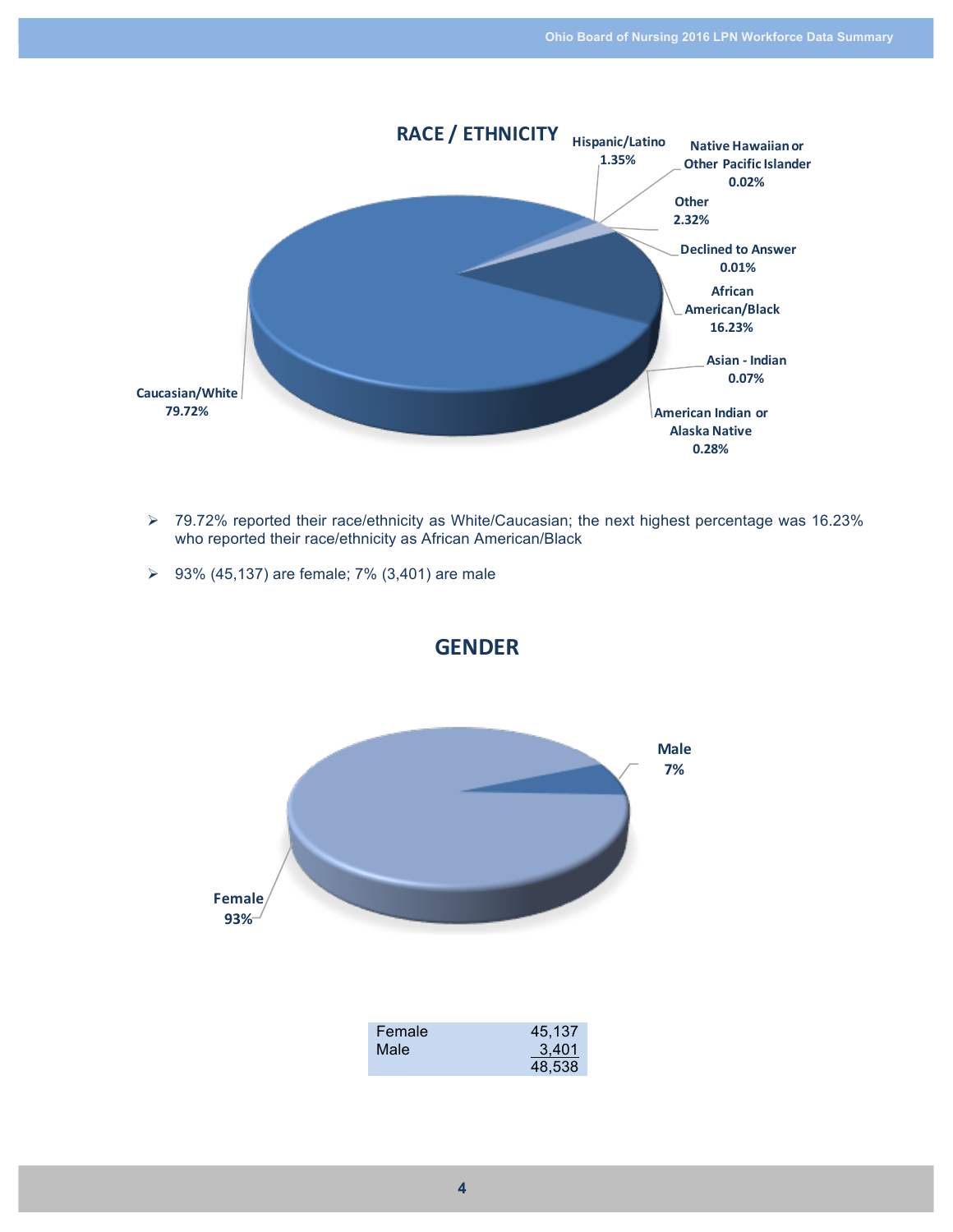

- $\geq$  4.66% reported being proficient in a language other than English
- Ø 0.29% (139) reported being proficient in American Sign Language (ASL)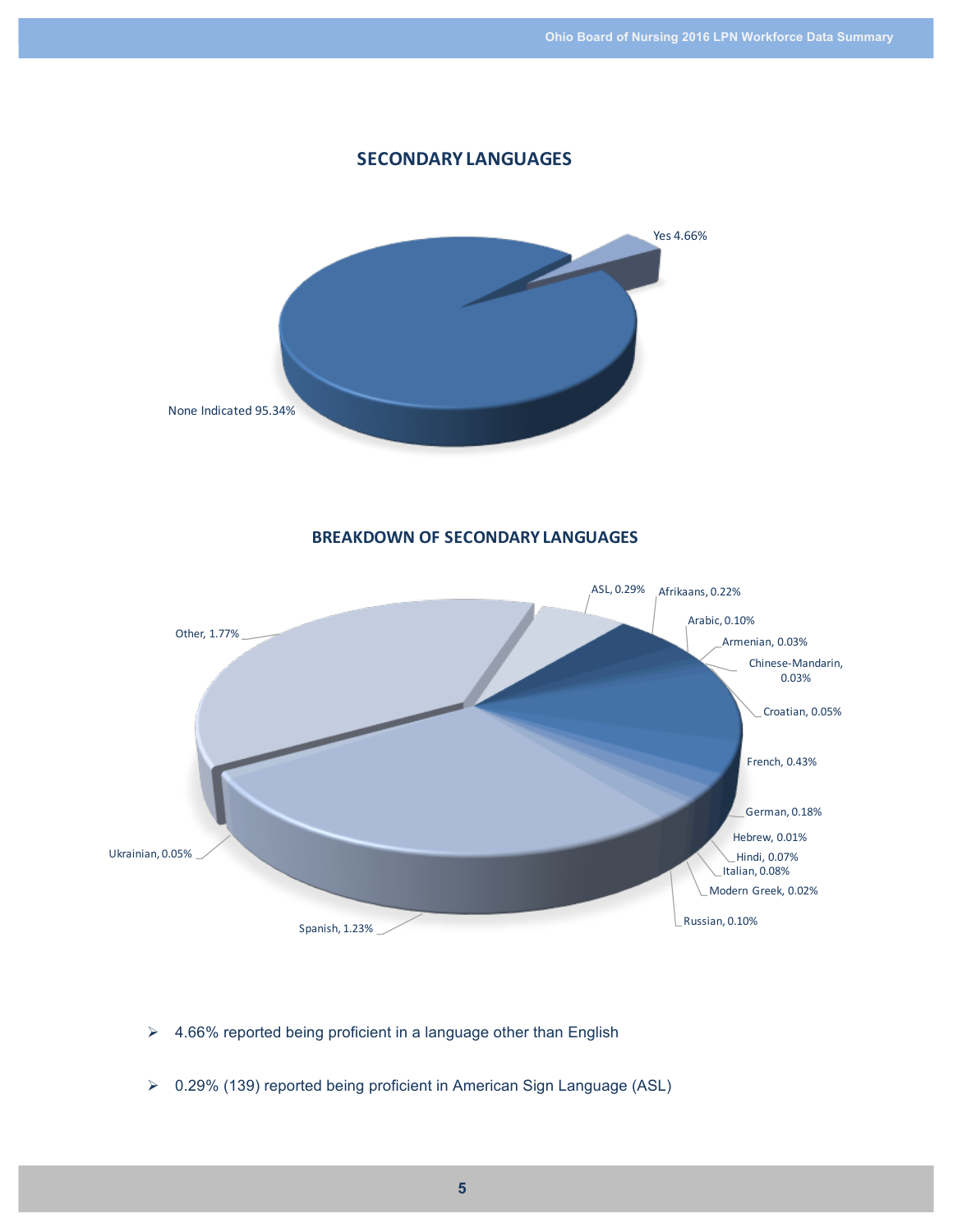

 $\geq$  10% (4,858) reported an association with U.S. Armed Forces

■ 90% (4,384) of this group are either veterans or spouses of veterans

# **BOARD SERVICE / LEADERSHIP**



 $\triangleright$  Approximately 0.3% (169) indicated that they serve on a board that influences health care policy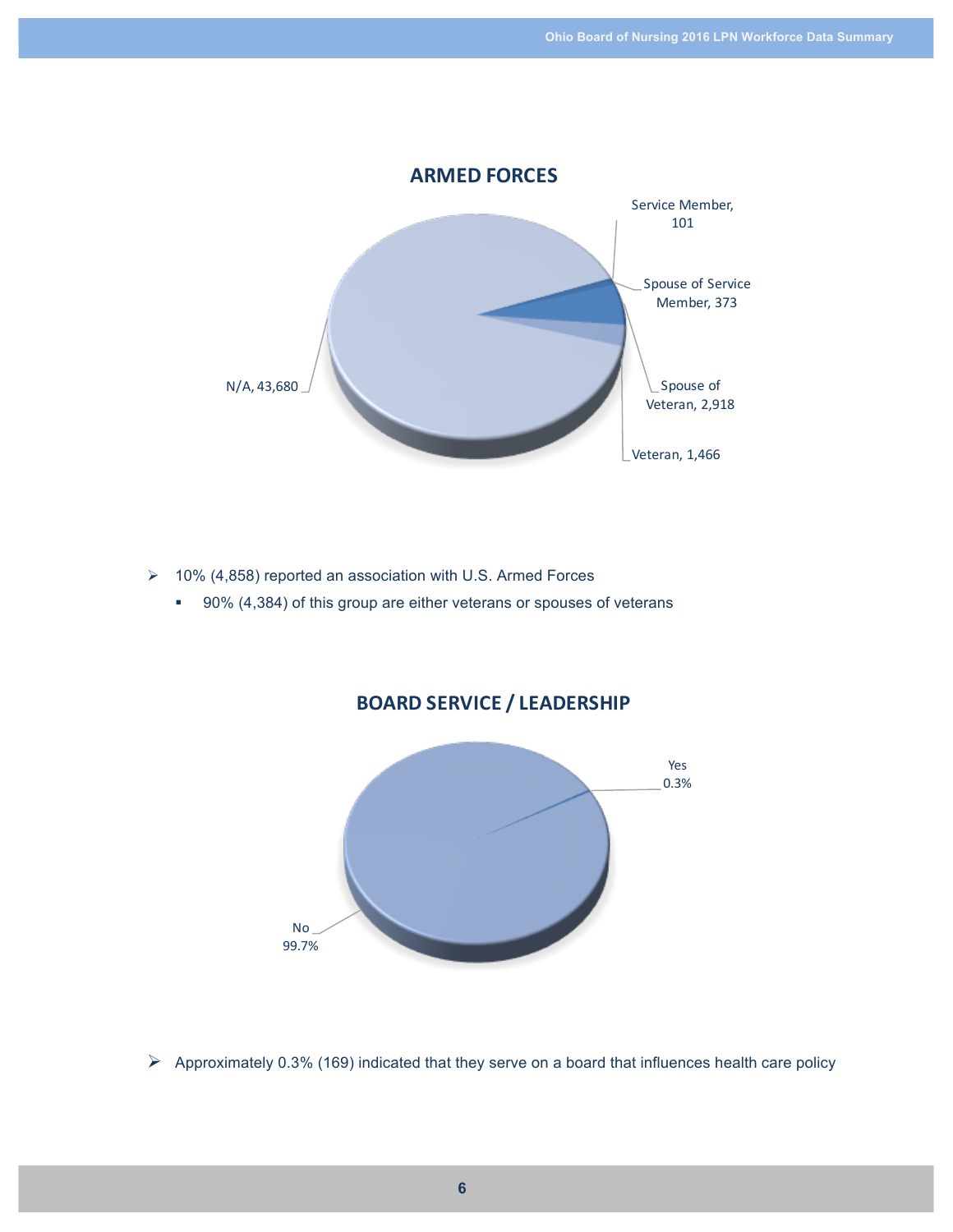# **NURSING EDUCATION**





- $\triangleright$  LPN Associate degree in nursing – 2% (884)
- $\triangleright$  LPN Certificate / Diploma in nursing – 97% (47,299)
- $\triangleright$  RN education, initially licensed as  $LPN - 1\%$  (355)



- $\triangleright$  Baccalaureate or higher degree in nursing  $-$  <1% (87)
- $\triangleright$  Baccalaureate or higher degree in nursing or non-nursing  $-4\%$  (1,758)
- Ø Higher levels of RN education breakdown
	- 2% (1,084) Associate Degree in nursing
	- § <1% (67) Baccalaureate; (13) Masters; and (7) PhD, DNP, or other Doctoral degrees in nursing
- $\triangleright$  Of the 48,538 LPN responses, 86% (41,901) responded 'Not Applicable'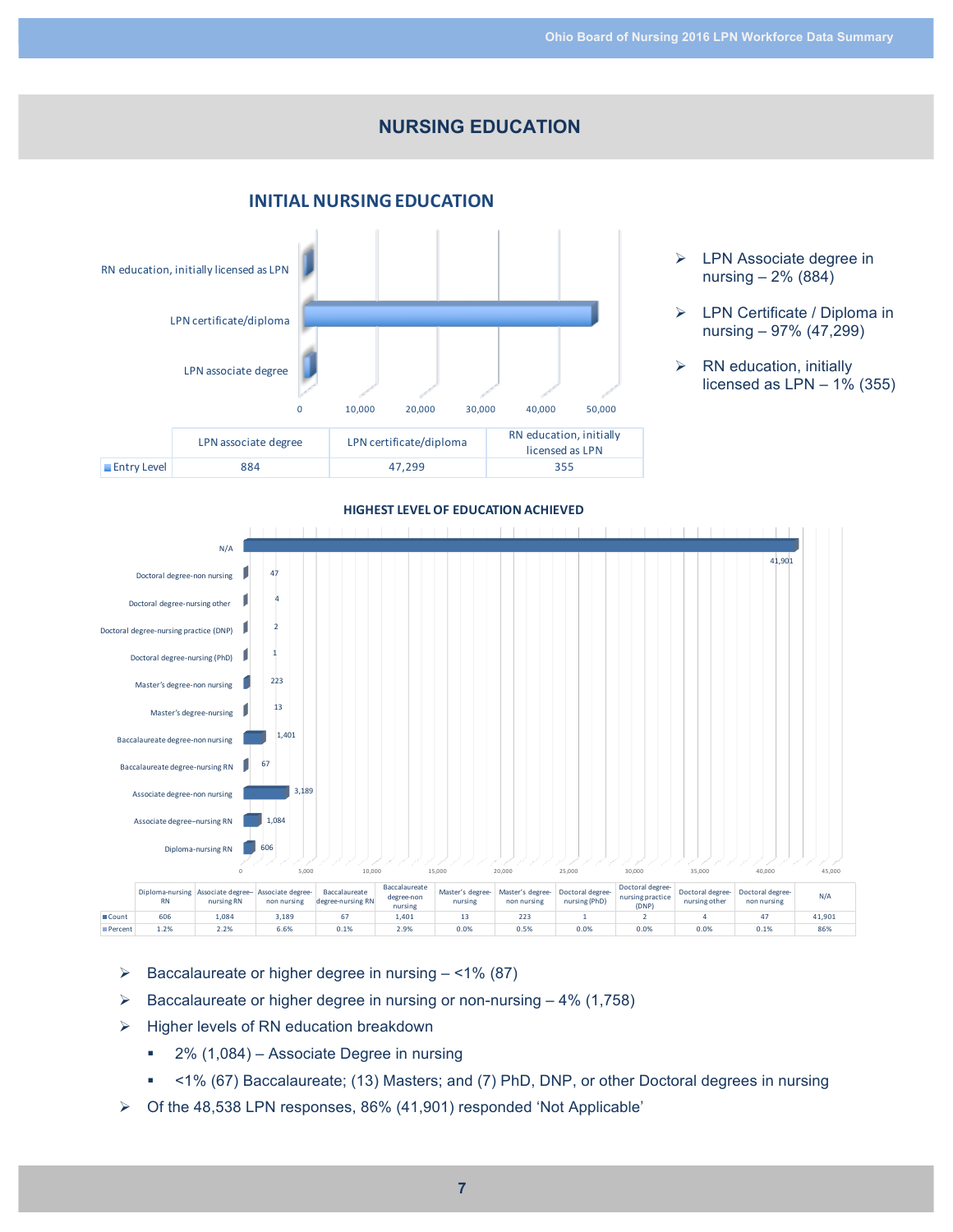#### 0 5,000 10,000 15,000 20,000 25,000 30,000 **Currently** Enrolled No Plans Plan to Obtain at Some Point Plan to Obtain in 1-5 Years Plan to Obtain in 6-10 Years Plan to Obtain in 11-15 Years N/A Count 5,821 26,768 1,729 13,009 569 109 533

#### **PLANS TO OBTAIN RN LICENSURE**

- $\triangleright$  For this question, 48,538 responded as follows
	- Currently enrolled to obtain RN licensure 12% (5,821)
	- Plan to obtain RN licensure 32% (15,416)
	- No plans to obtain RN licensure 55% (26,768)
	- Marked as not applicable 1% (533)

#### **REASONS FOR NOT OBTAINING RN LICENSURE**



#### $\triangleright$  For the 26,768 with no plans for obtaining RN licensure, the following reasons were provided

- Age or Plan to Retire 43% (11,630)
- § Satisfied with current level of practice 24% (6,455)
- § Financial barriers 15% (3,978)
- Personal and/or work schedules 9% (2,528)
- § Out of school too long; too hard 2% (614)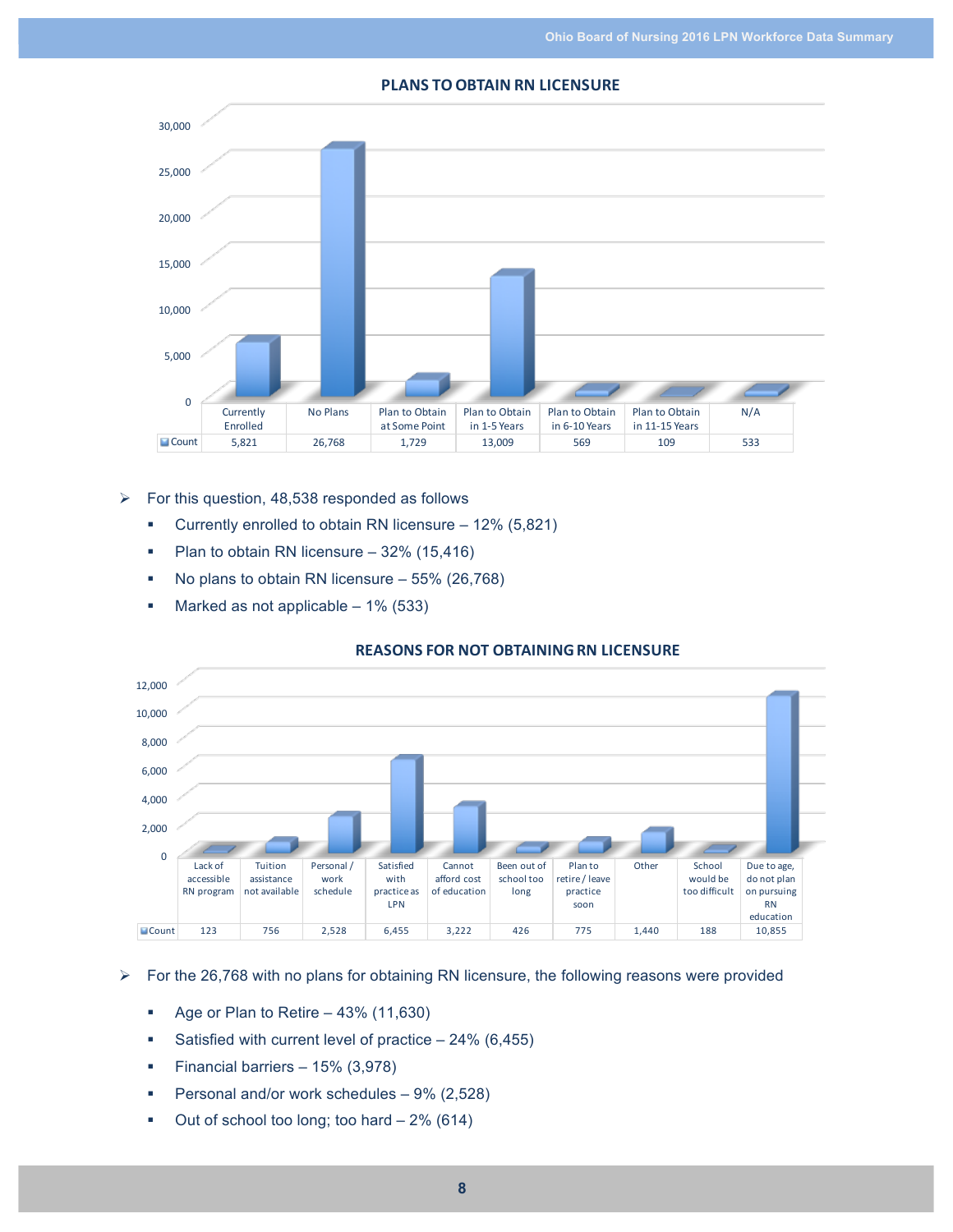# **NURSING EMPLOYMENT**

# **EMPLOYMENT & LICENSURE BREAKDOWN**



- $\geq$  83% (40,114) are employed in a position where a nursing license is required
	- 77% work full-time; 17% work part-time; 6% work on a per-diem basis
	- 84% work in one position; 14% work in two positions; and 2% work in three or more positions
	- § 10% work 31-35 hours per week; 55% work 36-40 hours per week; 13% work 41-50 hours per week; 10% work 21-30 hours per week
	- § 67% worked 50-52 weeks last year; 11% worked 43-49 weeks last year



#### **CHANGED EMPLOYER IN THE LAST YEAR**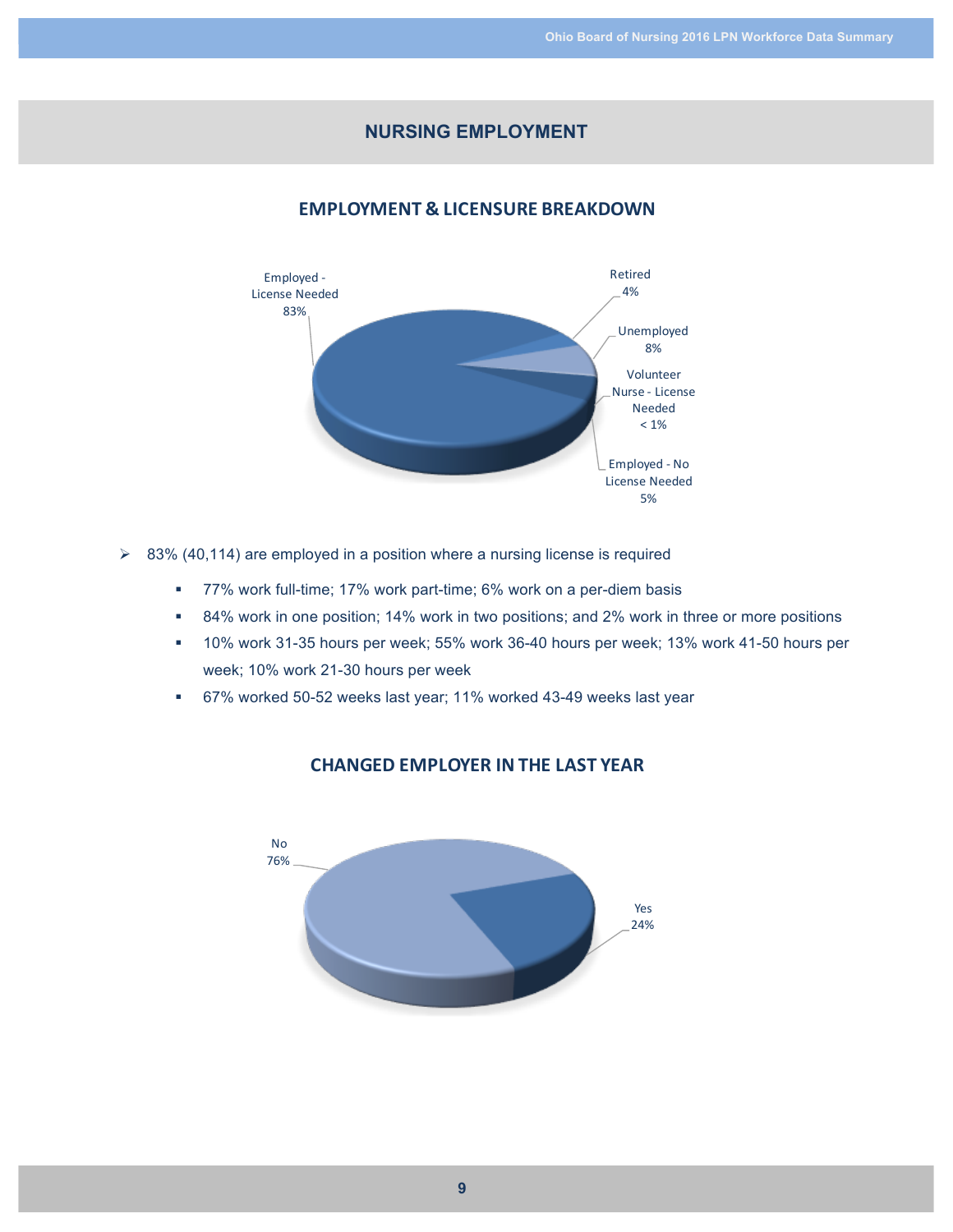

| Seeking a Nursing Position     | 1.754 |
|--------------------------------|-------|
| Not Seeking a Nursing Position | 1,924 |
|                                | 3,678 |

 $\triangleright$  Of the 3,678 LPNs who are unemployed, 48% (1,754) are seeking nursing employment



#### **REASONS FOR UNEMPLOYMENT**

| Not Interested in Nursing          | 115   |
|------------------------------------|-------|
| <b>Difficulty Finding Position</b> | 210   |
| <b>Disabled</b>                    | 362   |
| Inadeguate Salary                  | 30    |
| Other                              | 605   |
| <b>Attending School</b>            | 354   |
| Home/Family Obligations            | 1,731 |
| <b>Told by Employer BSN Needed</b> | 31    |
| Leave of Absence                   | 240   |
|                                    | 3.678 |

- $\triangleright$  Primary reasons reported for unemployment
	- Home and family obligations 47% (1,731)
	- Difficulty finding a position 6% (210)
	- Not interested in a nursing position 3% (115)
	- Other (Unspecified) 16% (605)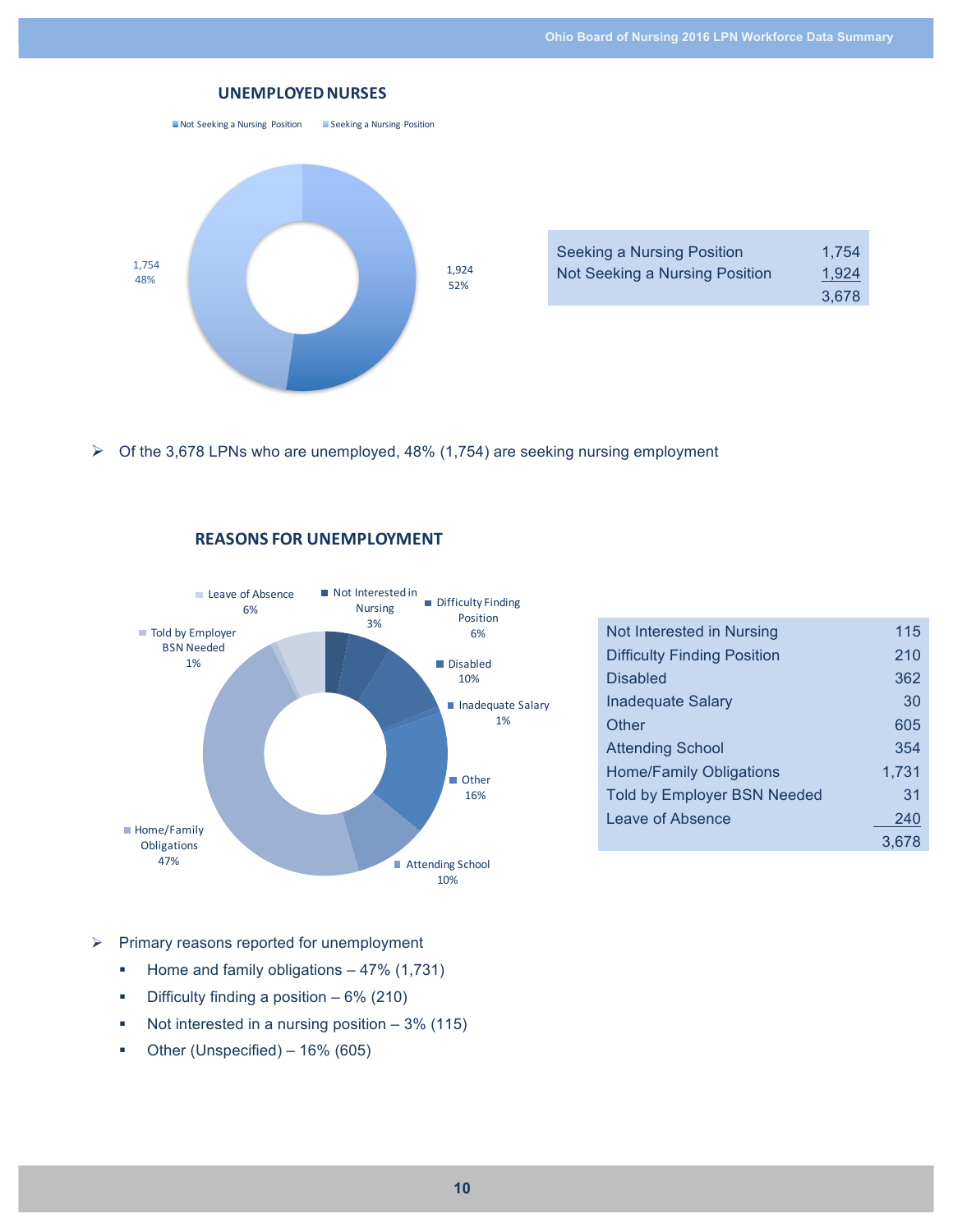**CONCURRENT PAID NURSING POSITIONS** 

# **NURSING'EMPLOYMENT'TYPE**





| Full-Time | 30,954 |  |
|-----------|--------|--|
| Part-Time | 6689   |  |
| Per-Diem  | 2,444  |  |
| Other     | 27     |  |
|           | 40,114 |  |
|           |        |  |

1 33,789 2 5,503 3 643 4 or more 179 40,114

**HOURS WORKED PER WEEK** 



40,114

**WEEKS WORKED LAST YEAR** 



| $1 - 6$   | 457    |
|-----------|--------|
| $7 - 13$  | 597    |
| $14 - 20$ | 942    |
| 21-28     | 1,647  |
| 29-35     | 2.124  |
| $36-42$   | 3,131  |
| 43-49     | 4.551  |
| 50-52     | 26,665 |
|           | 40,114 |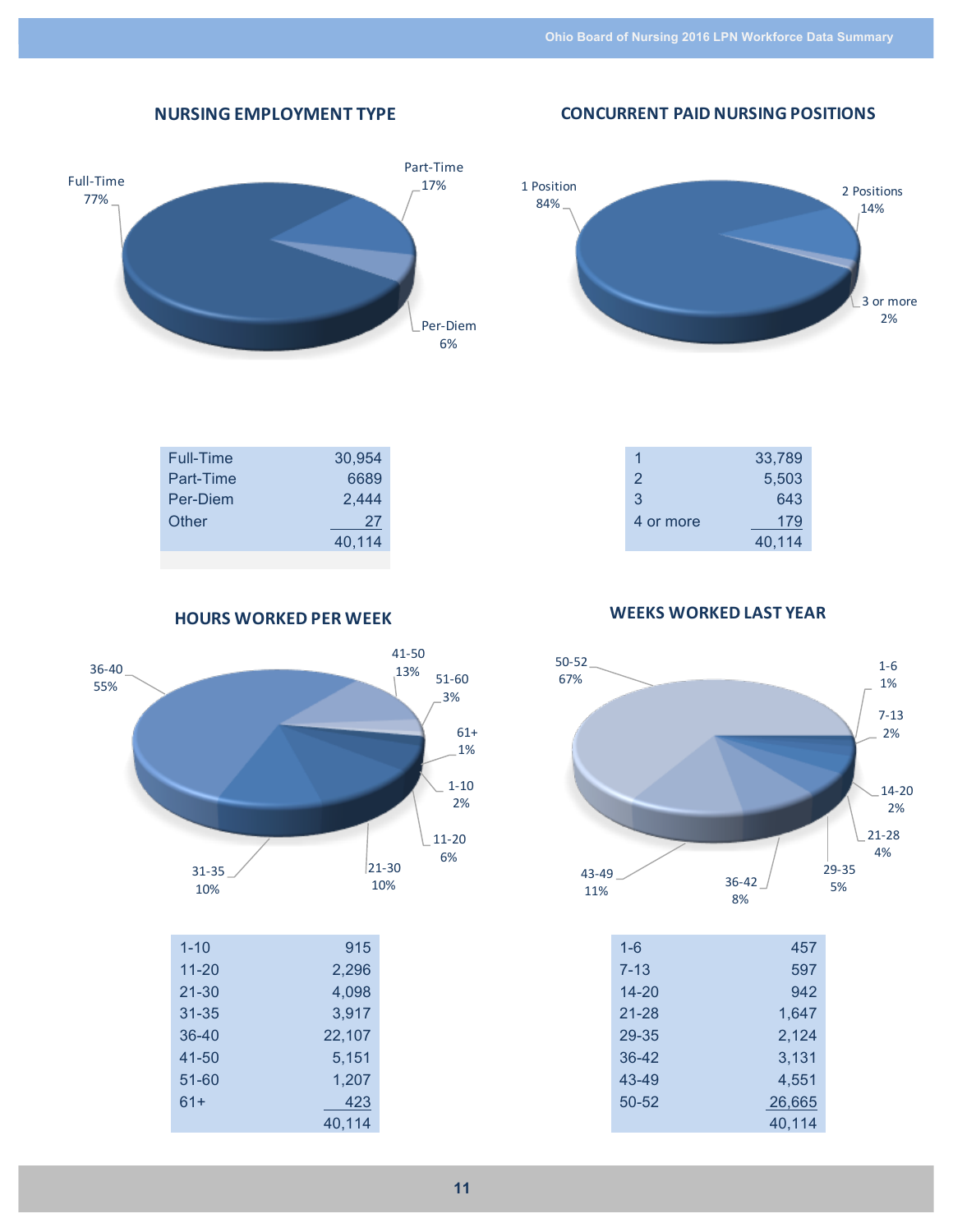# **PRACTICE SETTING, POSITION TITLE, PRACTICE AREA**



#### **PRIMARY PRACTICE SETTING**

 $\triangleright$  Of the 40,114 LPNs who reported working in nursing, 49% (19,643) work in a nursing home, extended care facility or assisted living facility setting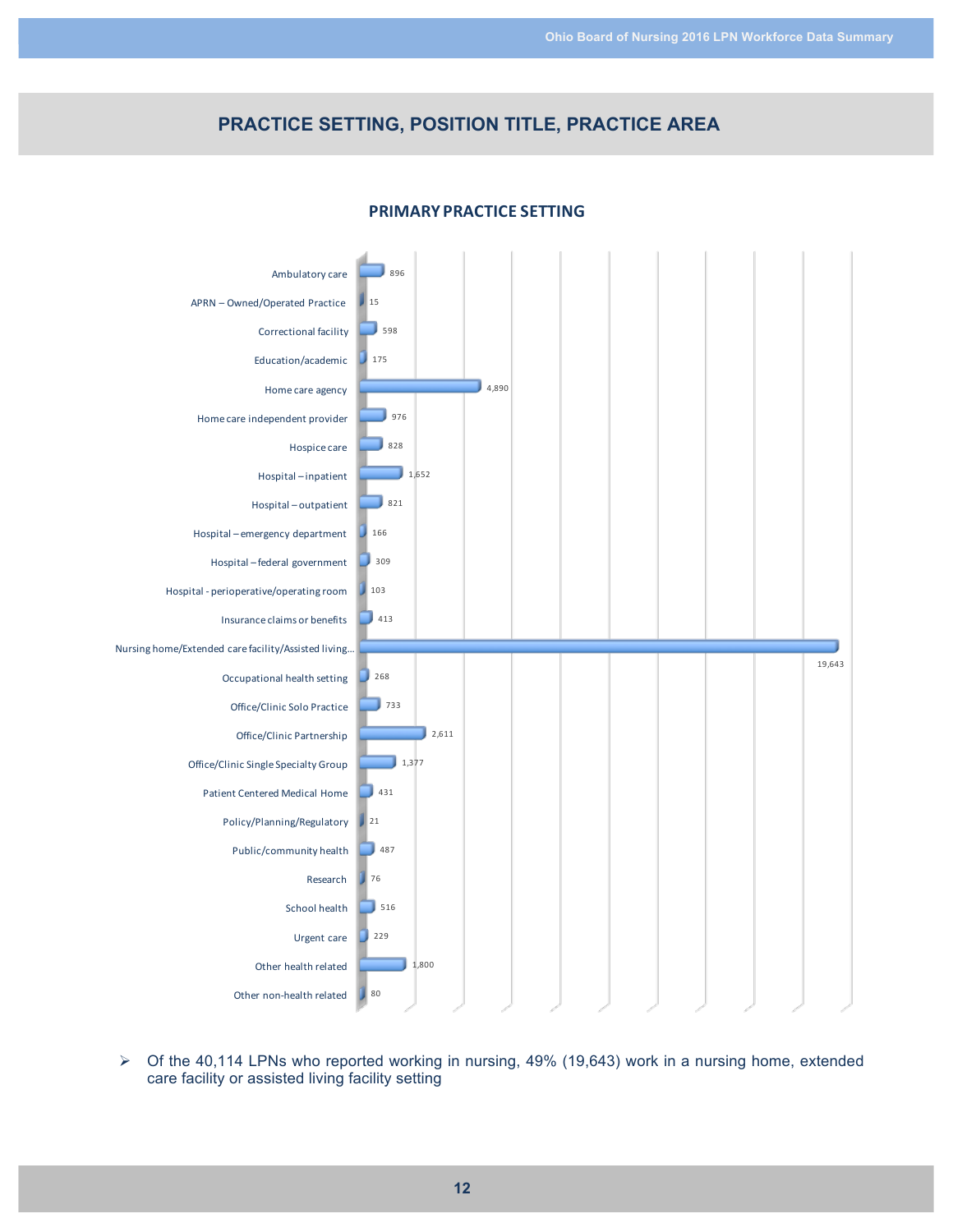

**PRIMARY'POSITION'TITLE**

- $\triangleright$  Of the 40,114 LPNs who reported working in nursing, 81% (32,363) work as direct patient care staff or as a floor nurse
- $\triangleright$  Of the 40,114 LPNs who reported working in nursing, 47% (18,708) reported geriatrics as their practice area, followed by
	- § Family, general practice, primary care 8% (3,210)
	- Other (unspecified) 14% (5,778)
	- Pediatrics (general) 5% (1,836)
	- § Psychiatry/Mental health 4% (1,782)